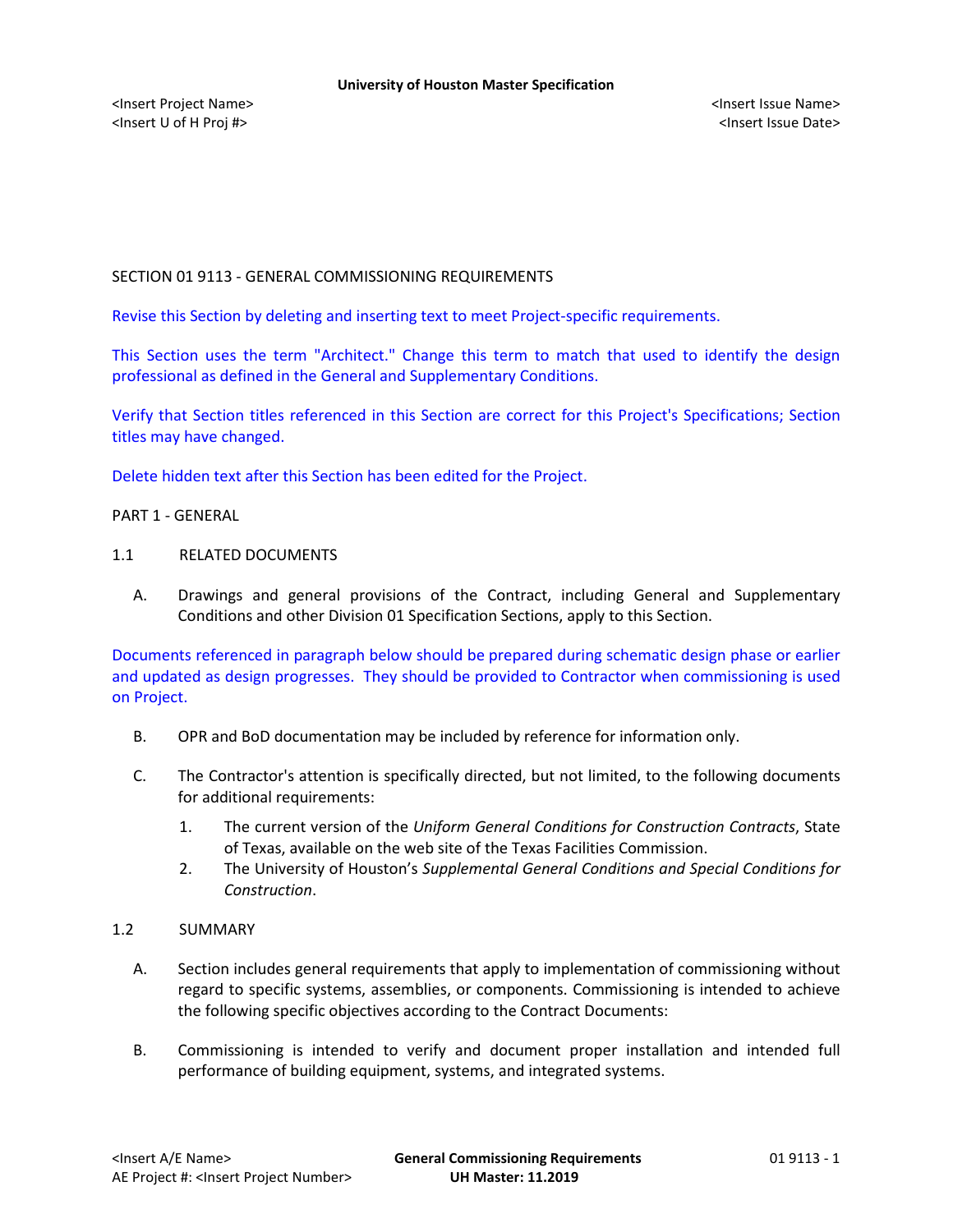<Insert Project Name> <Insert Issue Name> <Insert U of H Proj #> <Insert Issue Date>

# C. INCLUDED SYSTEMS AND EQUIPMENT

- 1. The following is a list of the equipment and system test requirements included in this section (not all systems may be applicable or included within the same commissioning contract):
- 2. HVAC Systems
	- a. Air Handling Units
	- b. Exhaust Fans
	- c. Chilled Water System
	- d. Condenser Water Systems
	- e. Heating Hot Water System
	- f. Fan Coil Units
	- g. Air Terminal Units
	- h. TAB Verification
	- i. Pressure Mapping
	- j. Building Automation System
- 3. Electrical Systems
	- a. Normal Power Distribution System
	- b. Emergency Power Distribution System
	- c. Lighting & Daylighting Control Systems
	- d. Low Voltage (Telecom, Data, etc.)
	- e. Lightning Protection
- 4. Plumbing Systems
	- a. Domestic Hot & Cold Water Distribution
	- b. Vacuum Systems
	- c. RO Water System
	- d. Sump Pumps
	- e. Medical air, gas and vacuum systems
- 5. Building Envelope & Roof System (Thermal Imaging)
- 6. Conveying Systems
	- a. Elevator
- 7. Life Safety Systems
	- a. Fire Suppression System
	- b. Fire Alarm System
	- c. Emergency Egress Lighting & Pressurization
- 8. Security Systems
- 9. Laboratory Equipment
	- a. Fume Hood
	- b. Biosafety Safety Cabinet
- 10. Other Systems
	- a. Irrigation Systems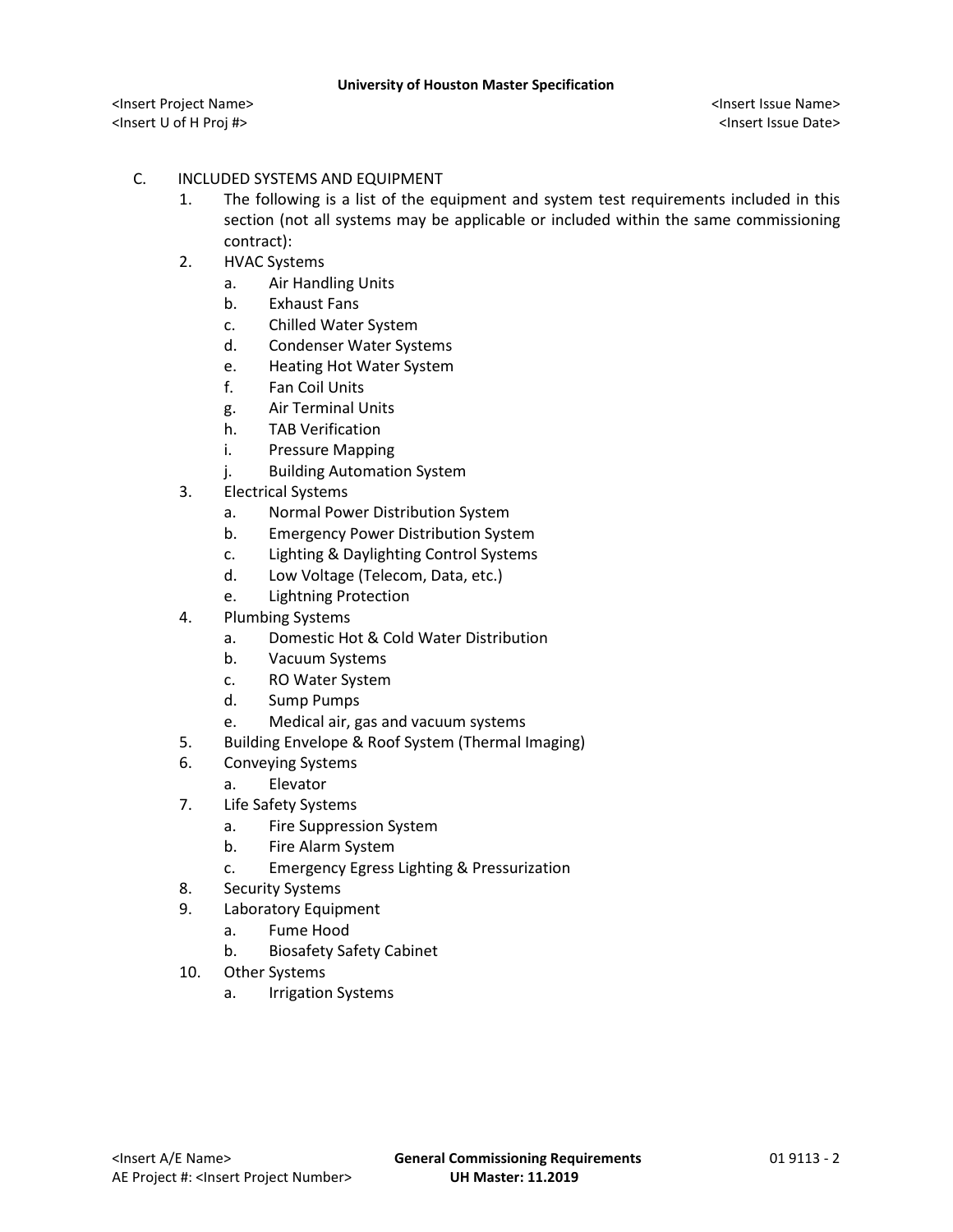### 1.3 DEFINITIONS

- A. BCAS: Building Controls and Automation System: System and components associated with the Building Automation System (Refer to Section 23 0600).
- B. BoD: Basis of Design. A document that records concepts, calculations, decisions, and product selections used to meet the OPR and to satisfy applicable regulatory requirements, standards, and guidelines. The document includes both narrative descriptions and lists of individual items that support the design process.
- C. Commissioning Plan: A document that outlines the organization, schedule, allocation of resources, and documentation requirements of the commissioning process.
- D. CxA: Commissioning Authority.
- E. OPR: Owner's Project Requirements. A document that details the functional requirements of a project and the expectations of how it will be used and operated. These include Project goals, measurable performance criteria, cost considerations, benchmarks, success criteria, and supporting information.
- F. Systems, Subsystems, Equipment, and Components: Where these terms are used together or separately, they shall mean "as-built" systems, subsystems, equipment, and components.

### 1.4 COMMISSIONING TEAM

- A. Members Appointed by Contractor(s): Individuals, each having the authority to act on behalf of the entity he or she represents, explicitly organized to implement the commissioning process through coordinated action. The commissioning team shall consist of, but not be limited to, representatives of Contractor, including Project Superintendent and subcontractors, installers, suppliers, and specialists deemed appropriate by the CxA.
- B. Members Appointed by Owner:
	- 1. CxA: The designated person, company, or entity that plans, schedules, and coordinates the commissioning team to implement the commissioning process. Owner will engage the CxA under a separate contract.
	- 2. Representatives of the facility user and operation and maintenance personnel.
	- 3. Architect and engineering design professionals.

### 1.5 OWNER'S RESPONSIBILITIES

- A. Provide the OPR documentation to the CxA and Contractor for information and use.
- B. Assign operation and maintenance personnel and schedule them to participate in commissioning team activities.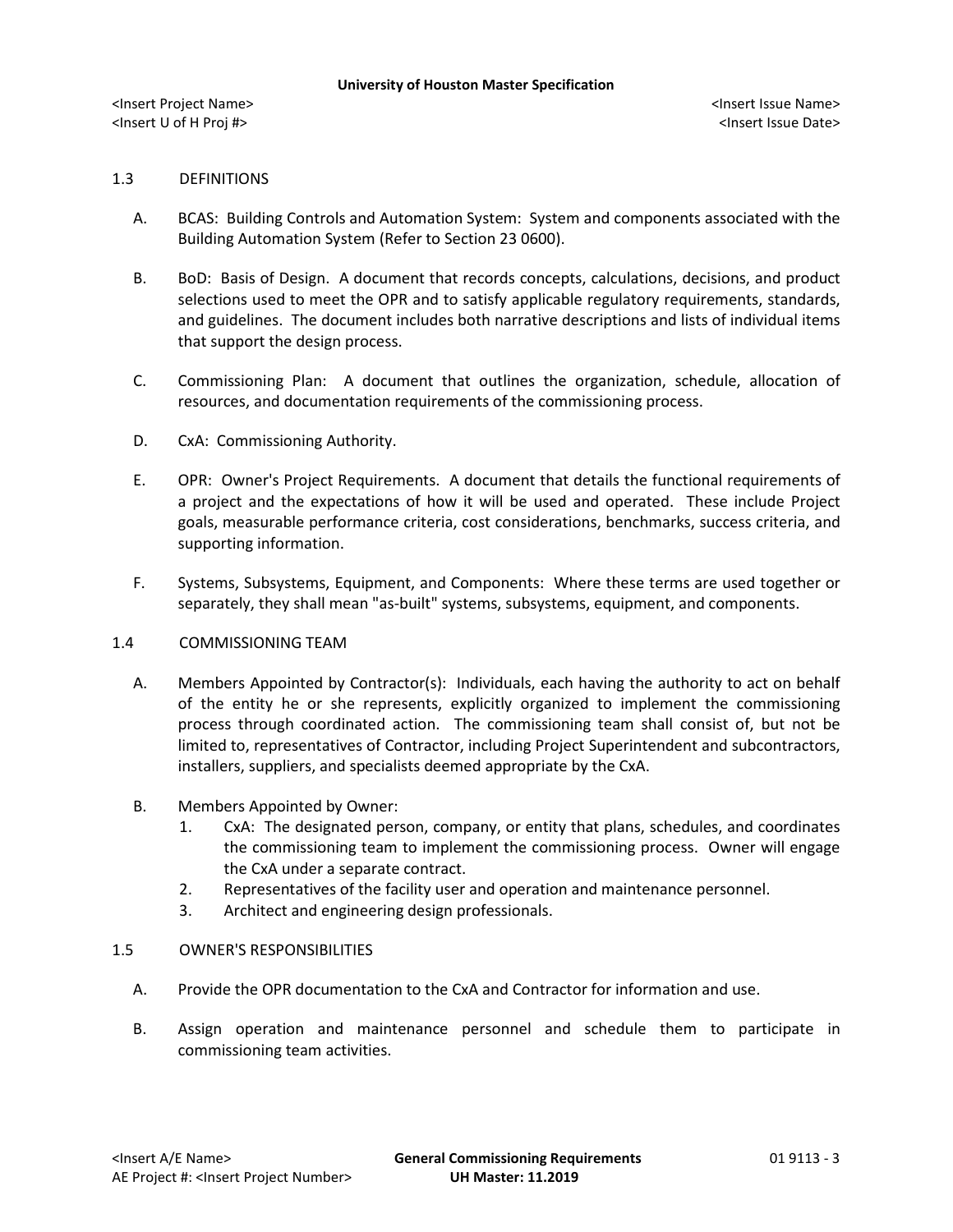#### **University of Houston Master Specification**

C. Provide the BoD documentation, prepared by Architect/Engineer and approved by Owner, to the CxA and Contractor for use in developing the commissioning plan, systems manual, and operation and maintenance training plan.

## 1.6 CONTRACTOR'S RESPONSIBILITIES

- A. Contractor shall assign representatives with expertise and authority to act on its behalf and shall schedule them to participate in and perform commissioning process activities including, but not limited to, the following:
	- 1. Evaluate performance deficiencies identified in test reports and, in collaboration with entity responsible for system and equipment installation, recommend corrective action.
	- 2. Cooperate with the CxA for resolution of issues recorded in the Issues Log.
	- 3. Attend commissioning team meetings held on a variable basis.
	- 4. Integrate and coordinate commissioning process activities with construction schedule.
	- 5. Review and accept construction checklists provided by the CxA.
	- 6. Complete electronic construction checklists as Work is completed and provide to the Commissioning Authority on a weekly basis.
	- 7. Review and accept commissioning process test procedures provided by the Commissioning Authority.
	- 8. Provide all specialized tools, test equipment and instruments required to execute startup, checkout, and testing of equipment
	- 9. Complete commissioning process test procedures.
	- 10. Successful Commissioning requires that installation of all building systems complies with Contract Document requirements and that full operational check-out and necessary adjustments are performed prior to Substantial Completion, with the exception of deferred tests approved in advance by Owner.
	- 11. Contractor shall incorporate all commissioning and closeout documentation and/or verification into a Commissioning and Closeout Manual for the Owner as specified in 017700. The manual submitted to Owner must contain all documentation related to the Commissioning process, including but not limited to: all checklists, calibrations, related correspondence, test procedures and results, deficiency reports, data trends, punch lists, and signoffs.

## 1.7 CxA'S RESPONSIBILITIES

- A. Organize and lead the commissioning team.
- B. Convene commissioning team meetings.
- C. In the Schematic Design and Design Development phases, support the design consultants with focused design reviews and supportive recommendations regarding construction document clarity, system and component accessibility and maintainability, ability to commission the installed systems and training requirements.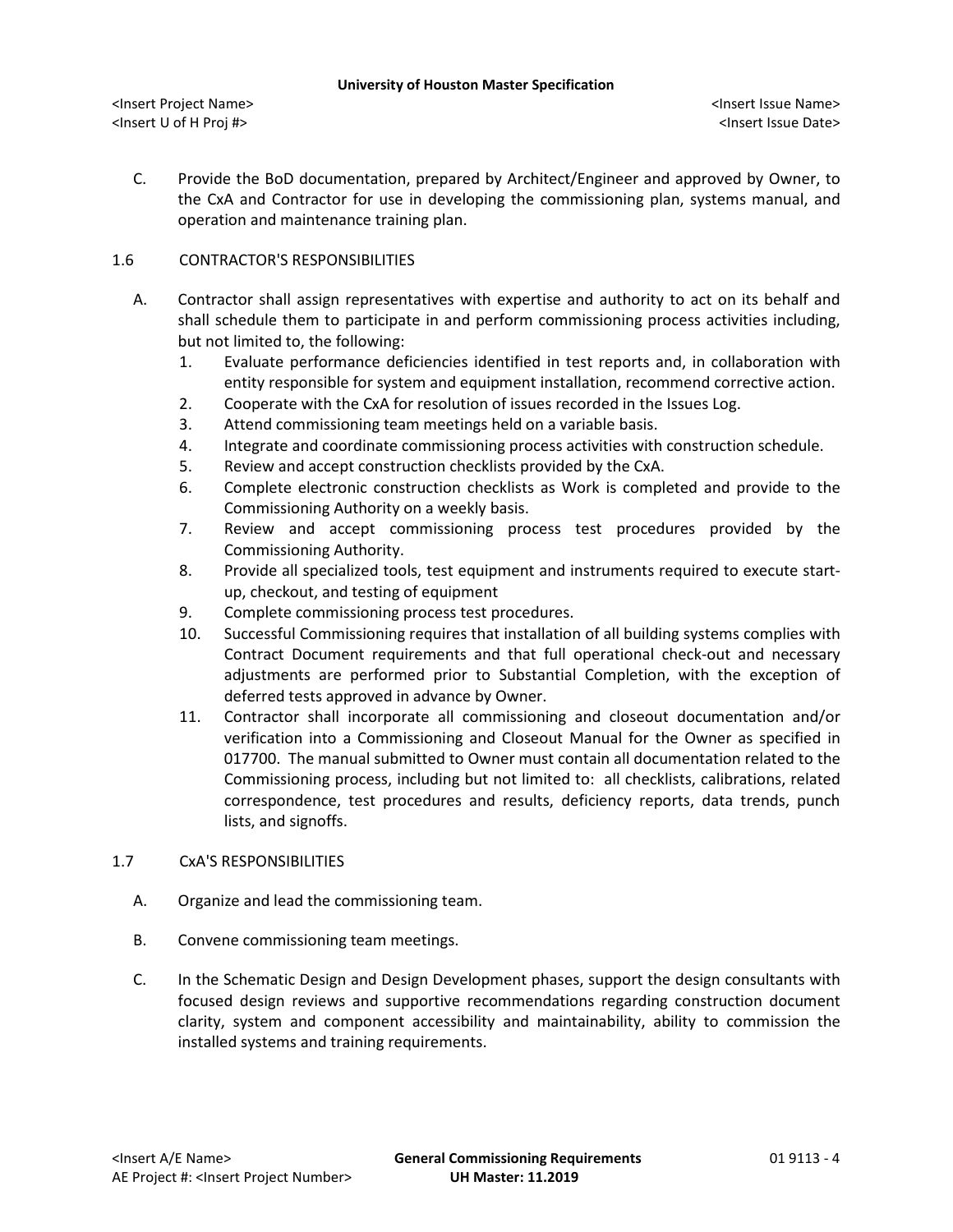- D. In the construction phase, review submittals as an aid in development of functional testing procedures, to verify compliance with equipment specifications and to advise the Owner, Contractor, and A/E on overlooked procedures or issues with the submittals
- E. Provide project-specific construction checklists and commissioning process test procedures. Develop Functional Performance Tests based on submitted products and submit to Project Team for review and comment,
- F. CxA shall have the right to witness any startup and preliminary equipment testing.
- G. Verify the execution of commissioning process activities using random sampling. The sampling rate may vary from 1 to 100 percent. Verification shall include, but is not limited to, equipment submittals, construction checklists, training, operating and maintenance data, tests, and test reports to verify compliance with the OPR. When a random sample does not meet the requirement, the CxA will report the failure in the Issues Log.
- H. Prepare and maintain completed construction checklist log.
- I. Prepare and maintain the Issues Log.

### PART 2 - PRODUCTS

2.1 All specialized tools, test equipment and instruments required to execute start-up, checkout, and testing of equipment shall be of sufficient quality and accuracy to test and/or measure system performance within manufacturer's specified tolerances. A testing laboratory must have calibrated test equipment within the previous twelve (12) months. Calibration shall be NIST traceable. Contractor must calibrate test equipment and instruments according to manufacturer's recommended intervals and whenever the test equipment is dropped or damaged. Calibration tags must be affixed to the test equipment or certificates readily available.

### PART 3 - EXECUTION

- A. Commissioning kick-off meeting shall be held within 90 days of award of project.
- B. Approximately 6 to 8 weeks prior to the commencement of equipment start-ups, the CxA shall conduct a commissioning functional testing schedule workshop with the Commissioning Team in order to establish a coordinated approach to the integration of the function testing activities within the master construction schedule.
- C. Each system shall be operated through all modes of operation (seasonal, occupied, unoccupied, warm-up, cool-down, part- and full-load, etc.) where there is a specified system response. Systems shall also be tested under "black start" conditions in which all systems are powered down to verify correct transition and start-up of systems under emergency power conditions. Verifying each sequence in the specified sequence of operation is required